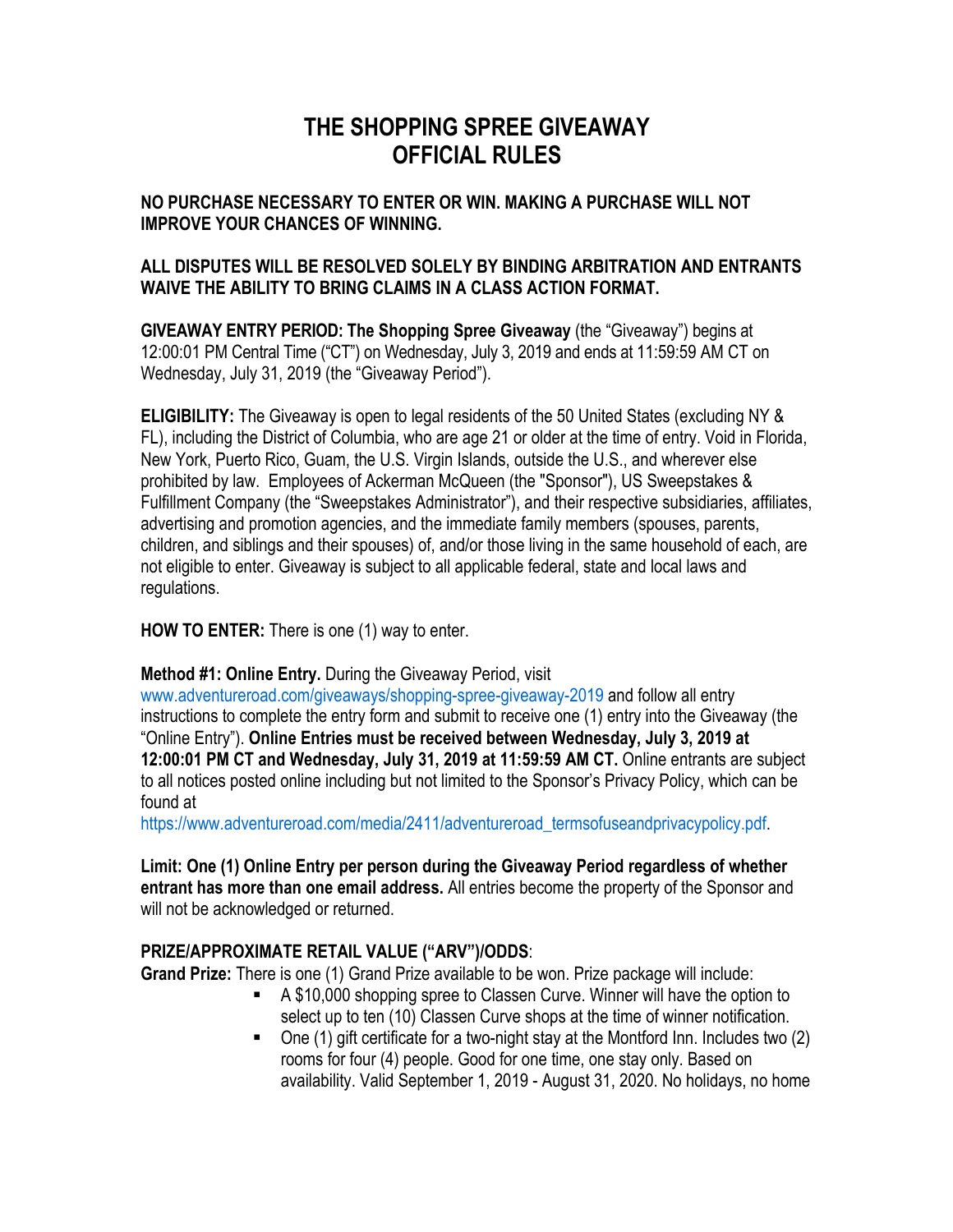football weekends. Certificate will be redeemable for the Marketplace Cottage Suite and Garden Gate Cottage Suite.

- One (1) \$200 gift card/certificate to STASH in Norman
- § One (1) \$200 gift card/certificate to Plenty Mercantile in OKC
- One (1) \$200 gift card/certificate to Shops at the Artesian. Gift card will not be accepted at The Spice and Tea Exchange. Other exclusions apply.
- One (1) \$200 gift card/certificate to Ardmore Emporium. Expires 9/1/2020. No cash back.
- One (1) \$200 gift card/certificate to Kitchen 117
- § One (1) \$200 gift card/certificate to Serendipity on Main
- One (1) \$200 gift card/certificate for Bedré Fine Chocolate
- Four (4) certificates to Spa 211 each valid for one (1) 90-minute Swedish massage
- One (1) \$100 gift card to Stella Nova. A Stella Nova gift card is redeemable for merchandise or services at Stella Nova stores, it is not redeemable for cash, unless required by law. Lost or stolen cards may not be replaced.
- One (1) \$500 gift card/certificate to The Jones Assembly

Gift certificates may not be redeemed for alcohol.

### **The ARV of Grand Prize: \$13,476.00.**

### **The total ARV of all prizes available to be won: \$13,476.00.**

Odds of winning will depend upon the total number of eligible entries received.

**RANDOM DRAWING:** The winner will be selected in a random drawing on or about **Thursday, August 1, 2019** from among all eligible entries received during the Giveaway Period by the Sweepstakes Administrator, an independent representative of the Sponsor whose decisions are final.

**WINNER NOTIFICATION & VERIFICATION:** Potential Grand Prize winner will be notified via email and/or phone, and will be required to sign and return, within seven (7) days of notification, an Affidavit of Eligibility, a Liability Waiver, an IRS W-9 Form and where allowable, a Publicity Release (collectively, "the Releases"). These Releases will require the Grand Prize winner to furnish his/her Social Security Number for the sole purpose of tax reporting, as required by law. Noncompliance will result in disqualification and an alternate winner may be selected. The prize package will be awarded within approximately 45 days after the winner is verified.

If a prize notification or prize is returned as undeliverable, or if winner is found to be ineligible or not in compliance with these rules that winner will be disqualified, and the prize may be awarded to an alternate winner in a separate random drawing. Only four (4) alternate winners may be determined through this process, after which the prize may remain un-awarded.

**PRIZE CONDITIONS:** Prize is not redeemable for cash. Prize is not assignable nor transferable. No substitution is permitted except if prize is unavailable, in which case a prize of equal or greater value will be awarded. No cash in lieu of prizes and no exchange or substitution of prizes, except at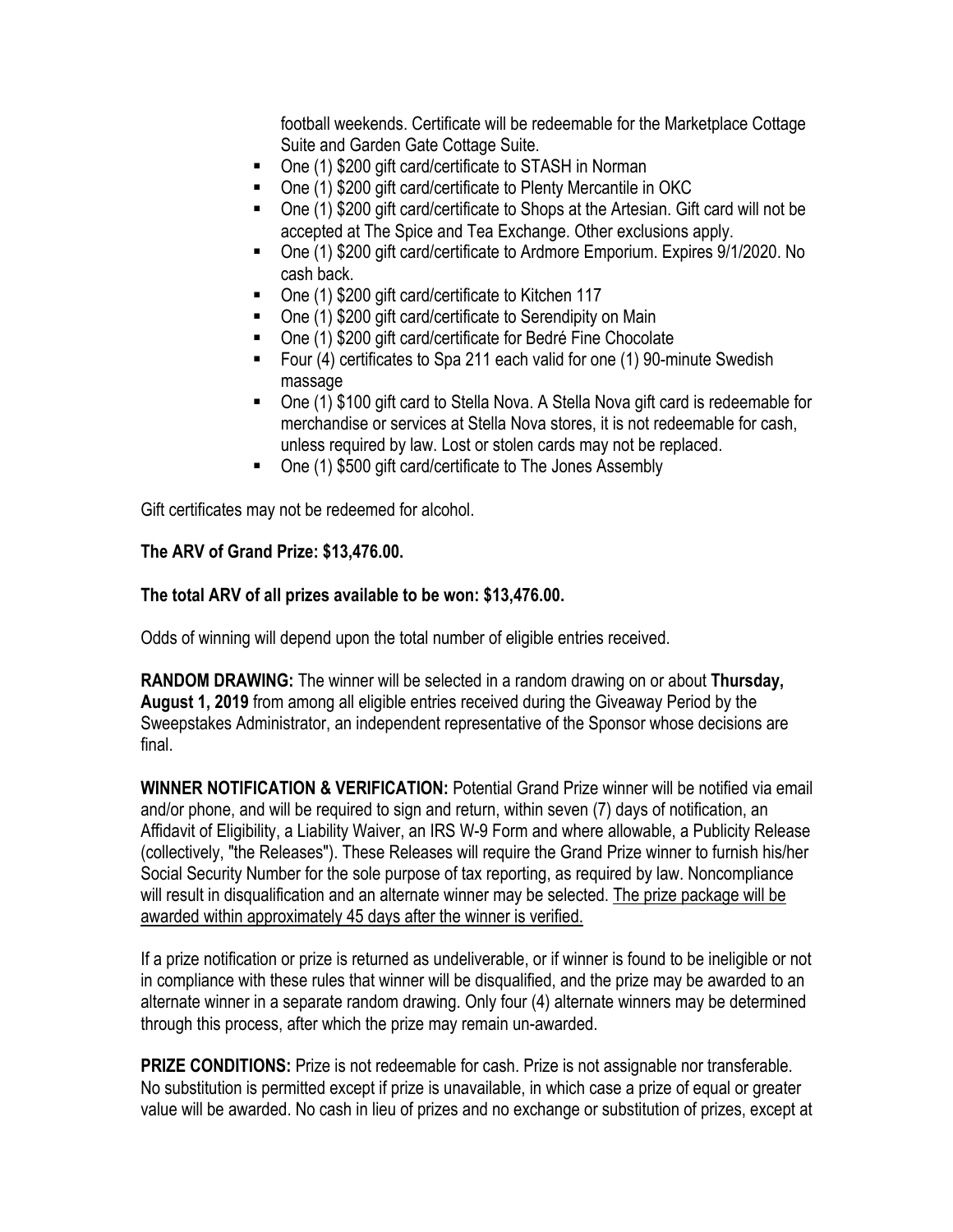the sole discretion of the Sponsor. Any other incidental expenses on prize not specified herein are the winner's sole responsibility.

Gift certificates / gift cards are not redeemable for cash and will not be replaced if lost or stolen. Gift certificate / gift card usage is subject to the issuing company's complete terms and conditions, including expiration dates.

Winner is responsible for all federal, state, local and income taxes associated with winning prize. Grand Prize winner will be required to furnish his/her Social Security Number for the sole purpose of preparation of tax forms as required by law. Except where prohibited by law, entry and acceptance of prize constitute permission to use winner's name, prize won, hometown, likeness, video tape, photographs, and statements for purposes of advertising, promotion and publicity (including online posting) in any and all media now or hereafter known throughout the world in perpetuity, without additional compensation, notification or permission.

**GENERAL:** Although subsequent attempts to enter during the Giveaway Period may be received, only the first complete entry received from a particular entrant will be eligible; subsequent attempts by the same person to enter, including entries submitted with an alternate email address, will be disqualified.

Participating entrants agree to these Official Rules and the decisions of the Sponsor and the Sweepstakes Administrator, and release the Sponsor, the Sweepstakes Administrator, and their affiliated companies, and all other businesses involved in this Giveaway, as well as the employees, officers, directors and agents of each (the "Released Parties"), from all claims and liability relating to their participation in the promotion, and the acceptance and use/misuse of the prize offered. Winner assumes all liability for any injury or damage caused or claimed to be caused, by participation in this Giveaway or use/misuse or redemption of the prize. Sponsor is not responsible for any typographical or other error in the printing of the offer, administration of the Giveaway or in the announcement of the prize.

In the event of a dispute over the identity of an entrant, entry will be deemed submitted by the "Authorized Account Holder" of the e-mail address submitted at time of entry. Authorized Account Holder means the natural person who is assigned to an e-mail address by an Internet access provider, online service provider, or other organization that is responsible for assigning e-mail addresses for the domain associated with the submitted e-mail address. Sponsor may ask any entrant or potential winner to provide Sponsor with proof, to Sponsor's satisfaction, that such party is the authorized account holder of the email address associated with the entry. Entry materials/data that have been tampered with or altered, or mass entries or entries generated by a script, macro or use of automated devices are void. The Released Parties are not responsible for: (i) lost, late, misdirected, damaged or illegible entries; or (ii) error, omission, interruption, deletion, defect, delay in operations or transmission, theft or destruction or unauthorized access to or alterations of entry materials, or for technical, network, telephone equipment, electronic, computer, hardware or software malfunctions of any kind, or inaccurate transmission of or failure to receive entry information by Sponsor on account of technical problems or traffic congestion on the Internet or at any web site or any combination thereof; or (iii) any injury or damage to entrant's or any other person's computer related to or resulting from participating in the Giveaway. By participating in the Giveaway, you (i) agree to be bound by these official rules, including all eligibility requirements,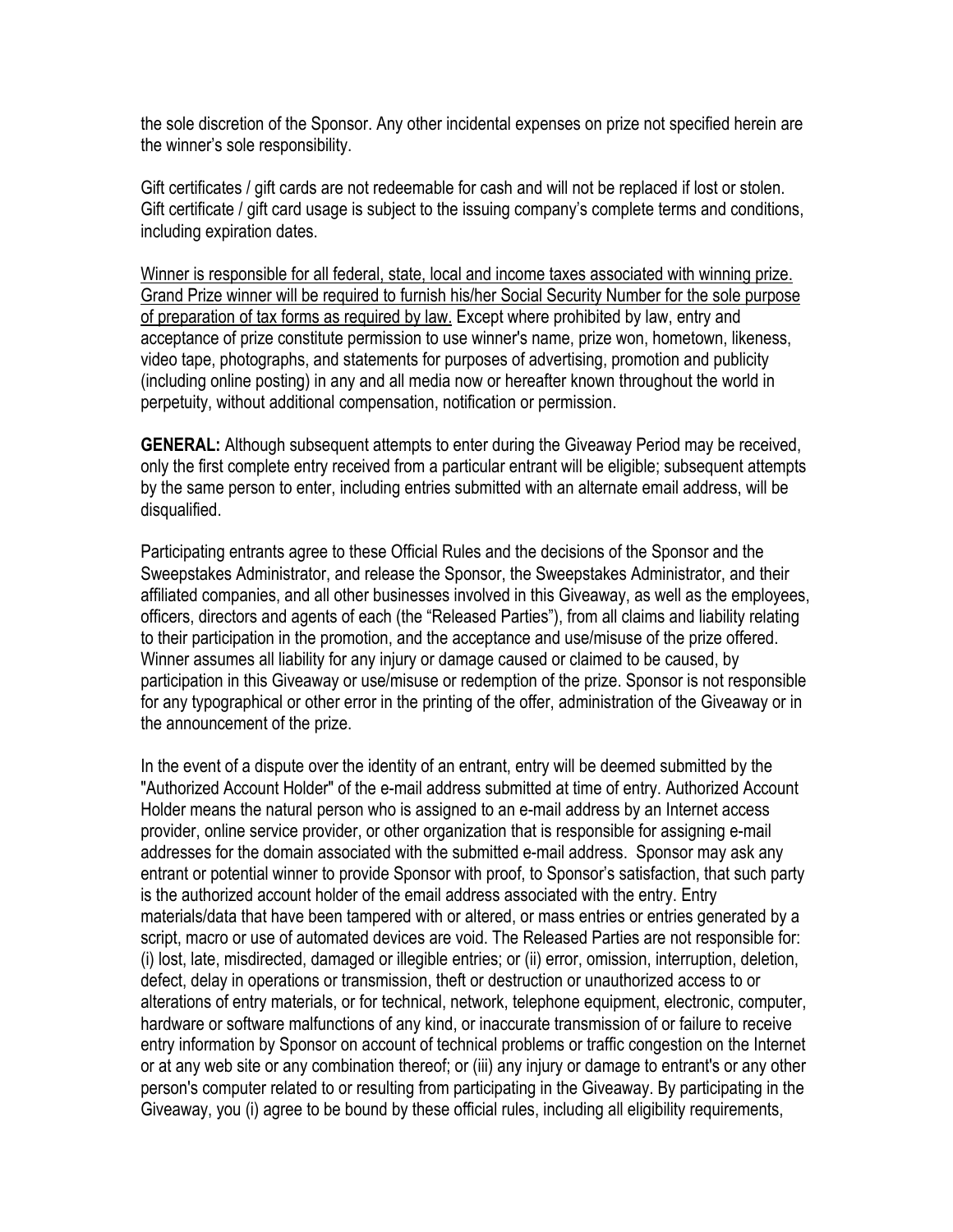and (ii) agree to be bound by the decisions of Sponsor and the Sweepstakes Administrator, which are final and binding in all matters relating to the Giveaway. Failure to comply with these official rules may result in disqualification from the Giveaway. Sponsor reserves the right to: (i) permanently disqualify from any Giveaway it sponsors any person it believes has intentionally violated these official rules; and (ii) withdraw a method of entry if it becomes technically corrupted (including if a computer virus or system malfunction inalterably impairs its ability to conduct the Giveaway). If for any reason this Giveaway is not capable of running as planned due to an infection by a computer virus, bugs, tampering, unauthorized intervention, fraud, technical failures, or any other causes beyond the control of the Sponsor which corrupt or affect the administration, security, fairness, integrity, or proper conduct of this Giveaway, the Sponsor reserves the right at its sole discretion, to disqualify any individual who tampers with the entry process, and to cancel, terminate, modify or suspend the Giveaway, at which time, Sponsor will conduct a random drawing from among all eligible entries received at the time of the Giveaway termination.

**LEGAL WARNING:** ANY ATTEMPT BY AN INDIVIDUAL, WHETHER OR NOT AN ENTRANT, TO DAMAGE, DESTROY, TAMPER OR VANDALIZE THIS WEB SITE OR INTERFERE WITH THE OPERATION OF THE GIVEAWAY, IS A VIOLATION OF CRIMINAL AND CIVIL LAWS AND SPONSOR RESERVES THE RIGHT TO SEEK DAMAGES AND DILIGENTLY PURSUE ALL REMEDIES AGAINST ANY SUCH INDIVIDUAL TO THE FULLEST EXTENT PERMITTED BY LAW.

**GOVERNING LAW AND LIMITATION OF LIABILITY:** All issues and questions concerning the construction, validity, interpretation and enforceability of these Official Rules or the rights and obligations of entrants, Sponsor or the Released Parties in connection with the Giveaway will be governed by and construed in accordance with the internal laws of the State of Oklahoma, without giving effect to any choice of law or conflict of law rules or provisions that would cause the application of any other laws.

BY ENTERING THE GIVEAWAY, ENTRANT AGREES THAT TO THE EXTENT PERMITTED BY APPLICABLE LAW: (A) ANY AND ALL DISPUTES, CLAIMS AND CAUSES OF ACTION ARISING OUT OF OR CONNECTED WITH THE GIVEAWAY, OR ANY PRIZE AWARDED, WILL BE RESOLVED INDIVIDUALLY, WITHOUT RESORT TO ANY FORM OF CLASS ACTION; (B) ANY AND ALL CLAIMS, JUDGMENTS AND AWARDS WILL BE LIMITED TO ACTUAL THIRD-PARTY, OUT-OF-POCKET COSTS INCURRED (IF ANY) NOT TO EXCEED TEN DOLLARS (\$10.00), BUT IN NO EVENT WILL ATTORNEYS' FEES BE AWARDED OR RECOVERABLE; (C) UNDER NO CIRCUMSTANCES WILL ANY ENTRANT BE PERMITTED TO OBTAIN ANY AWARD FOR, AND ENTRANT HEREBY KNOWINGLY AND EXPRESSLY WAIVES ALL RIGHTS TO SEEK, PUNITIVE, INCIDENTAL, CONSEQUENTIAL OR SPECIAL DAMAGES, LOST PROFITS AND/OR ANY OTHER DAMAGES, OTHER THAN ACTUAL OUT OF POCKET EXPENSES NOT TO EXCEED TEN DOLLARS (\$10.00), AND/OR ANY RIGHTS TO HAVE DAMAGES MULTIPLIED OR OTHERWISE INCREASED; AND (D) ENTRANTS' REMEDIES ARE LIMITED TO A CLAIM FOR MONEY DAMAGES (IF ANY) AND ENTRANT IRREVOCABLY WAIVES ANY RIGHT TO SEEK INJUNCTIVE OR EQUITABLE RELIEF. SOME JURISDICTIONS DO NOT ALLOW THE LIMITATIONS OR EXCLUSION OF LIABILITY, SO THE ABOVE MAY NOT APPLY TO YOU.

**DISPUTES:** The parties hereto each agree to finally settle all disputes only through arbitration; provided, however, the Released Parties shall be entitled to seek injunctive or equitable relief in the